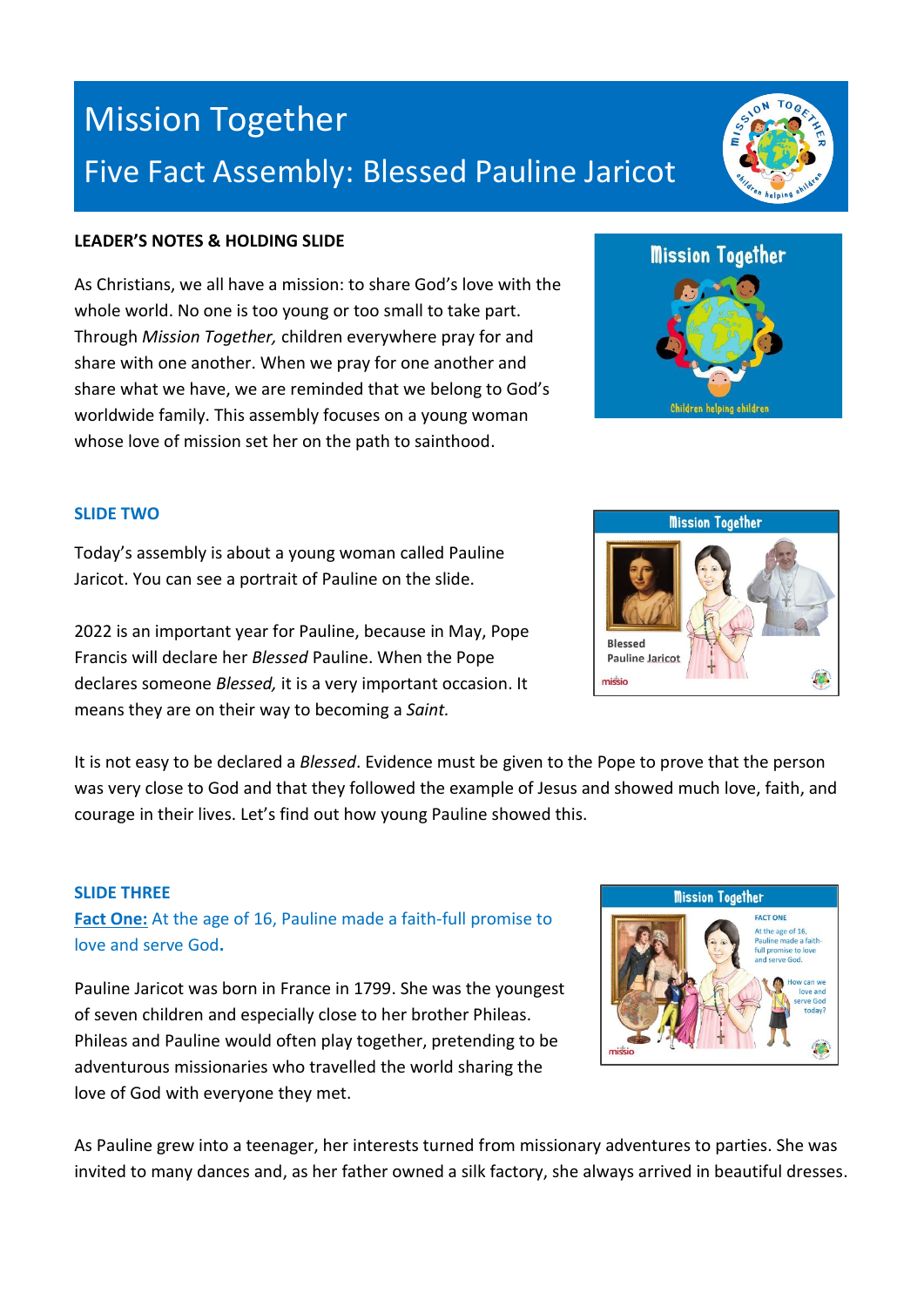Pauline enjoyed a carefree life until, when she was 15, her mother died. For months Pauline was desperately sad. She no longer found joy in beautiful dresses or parties. She prayed to God for help. Guided by the Holy Spirit, she slowly began to find happiness again through helping others.

Grateful that her prayers had been answered, at the age of 16, Pauline made a special promise to God: she would spend her life helping others and sharing the love of Jesus with the world. This would be her life's mission.

# *Click to reveal question:* **How can we love and serve God today?**

*Teacher to elicit answers from the children*

## **SLIDE FOUR**

# **Fact Two:** Pauline's faith and kindness gave hope to others.

By the age of 18, Pauline had made a great start on her mission. She brought together a group of young women who worked in her father's factory. Inspired by Pauline's kindness and faith, they would all meet each week to pray for people in need.



Although Pauline knew that prayer changes lives, she felt there

was more to do. So, when her brother Phileas told Pauline that missionaries needed help looking after children in China, she came up with a great idea. She would bring people together to pray *and* share.

Pauline turned to her prayer group first. She asked that as well as praying each week, they might also give one small penny too. Pauline and her friends became witnesses; showing through their prayers and generosity the hope we give to the world when we unite to support others.

# *Click to reveal question:* **How can we give hope to others?**

*Teacher to elicit answers from the children*

# **SLIDE FIVE**

**Fact Three:** Through Pauline's perseverance and trust, her little group grew into a global charity!

As the years went by Pauline's group grew and grew, until thousands of people were praying and giving pennies to help missionaries around the world.

By the time Pauline was 23, the group had become so big that she needed help managing it. Can you guess who offered to help?

He lives in Rome, and he is the head of the Catholic Church.

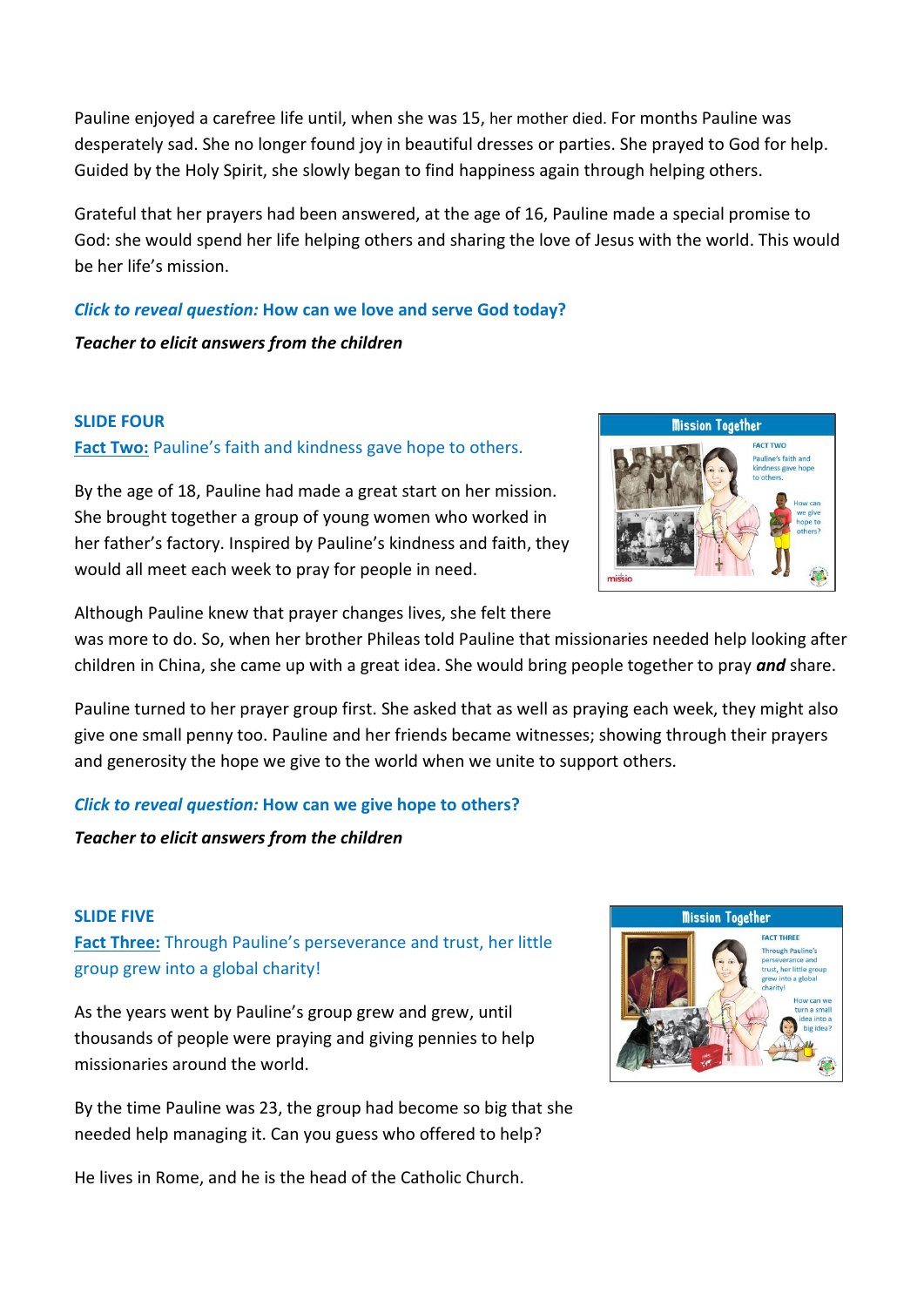Yes, the person who offered to help Pauline was the Pope (in 1822 the Pope was Pius VII, pictured).

Pauline's little group had grown so big that it became one of the Pope's charities. And it is still so today, 200 years later! Today the charity is called Missio.

You may have seen Missio's red collection box at the back of church or in a relative's house. You may have one at home. The money collected in the Red Box is still used to share God's love with the world.

## *Click to reveal question:* **How can we turn a small idea into a big idea?**

*Teacher to elicit answers like: inspire lots of people to do / give a little bit; involve other people, so that we together we can achieve more; lead by example and allow other people to help and guide too.*

#### **SLIDE SIX**

**Fact Four:** Pauline's care and compassion brought people together from all over the world!

After the Pope took over the running of Pauline's charity, she decided to find new ways to encourage people to pray.

So, she asked people from different places to gather into groups of ten and pray a decade of the rosary. Another group of ten from somewhere else would then be asked to pray the

following decade, until finally a whole rosary was said and 50 people will have been linked together in prayer – wherever they were!

Pauline's idea was called the *Living Rosary.* Once again, in a short time, thousands of people were forming groups of ten and praying together to help God's children around the world. Today, children continue to do the same when they gather to pray the Mission Rosary.

# *Click to reveal question:* **Can anyone think of a prayer for a place in the world right now?**

#### *Teacher to elicit answers from the children*

#### **SLIDE SEVEN**

**Fact Five:** Pauline built one of the first fair factories in the world! This required great courage and humility.

Pauline lived at a time when factory workers were treated very badly. Men, women, and many children worked long days for very little money and had only Sunday to rest. It was an age called the Industrial Revolution; an unfair time when people were treated as if they were factory machines.

Pauline did not like what she saw. She believed that all people were made in the image of God.



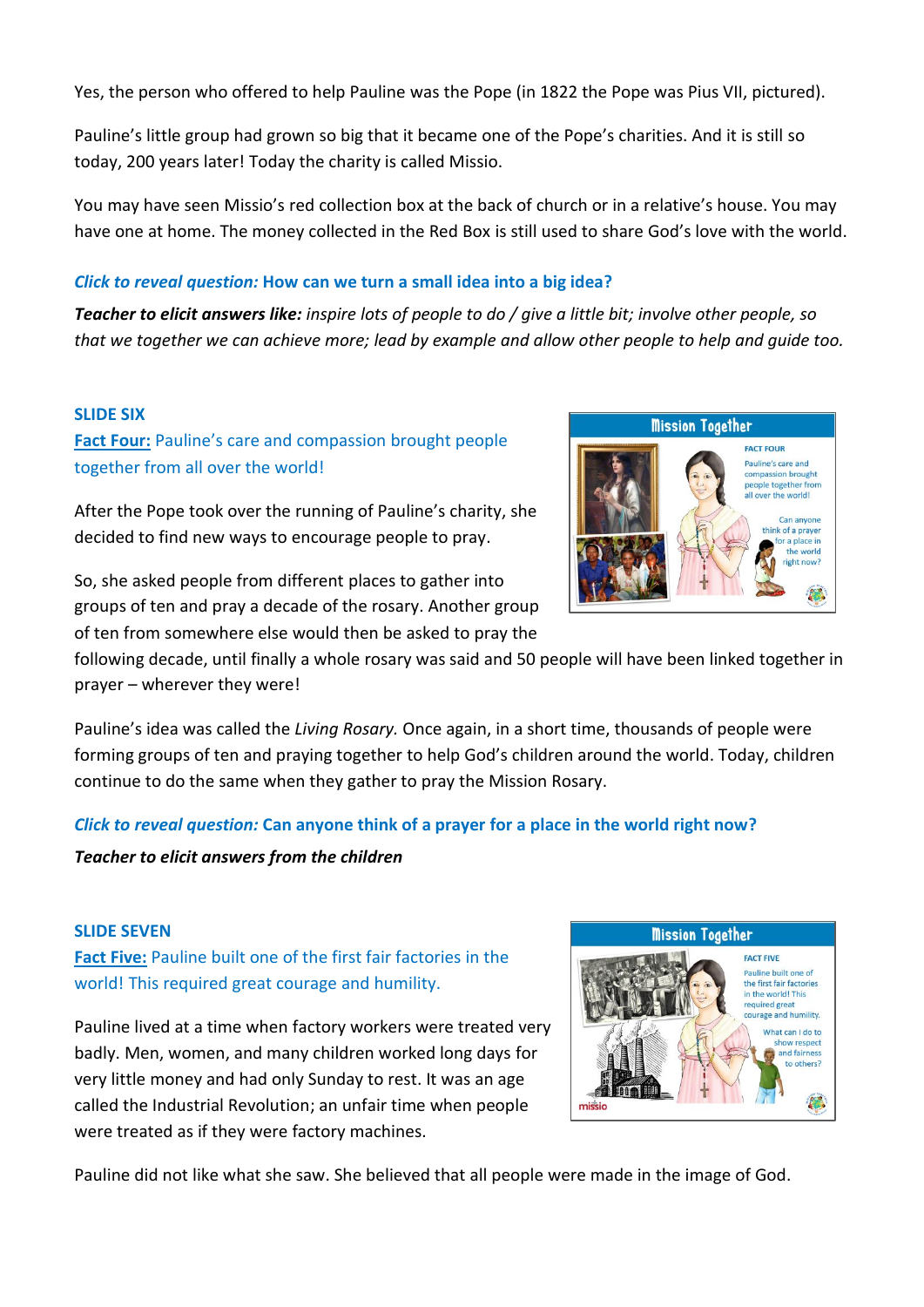This gave them dignity and made them worthy of respect and care. Just as Jesus taught.

And so, Pauline came up with another great idea. Using money left to her when her father died, she built one of the first fair factories in the world!

In the grounds of her factory, Pauline built decent homes for the workers to live in, a school in which their children could learn, and a church for all to gather and pray.

Lots of people did not like Pauline's idea. Many factory owners did not want to look after their workers as this would cost them money, and they wanted to keep the money for themselves. Others felt women shouldn't meddle in business at all and laughed at Pauline's grand idea.

But courageously Pauline carried on and showed the world a better way to treat working people.

## *Click to reveal question:* **What can I do to show respect and fairness to others?**

*Teacher to elicit answers from the children*

#### **SLIDE SEVEN**

Sadly, Pauline's factory had to close after just a few years. She'd put two men in charge of the business, but they turned out to be fraudsters who pocketed the money and left Pauline penniless. She lost her factory, her home, everything she had.

But Pauline never lost her faith. She always trusted in God's love and believed that no matter what, God would help her. She found comfort and strength in Bible passages like this:



'Do not worry, because I am with you. Don't be afraid because I am your God. I will make you strong and will help you. I will support you with my right hand.' Isaiah 41:10

# *Click to reveal question:* **How do you think this Bible passage helped Pauline?**

#### *Teacher to elicit answers from the children*

#### **SLIDE TEN**

After her death, people remembered Pauline as a kind, resilient and faithful lady who, by following the example of Jesus, helped thousands during her life.

Today, her request that we pray and give to share God's love in the world, has meant that millions of people have come together to help one another, no matter where they live.